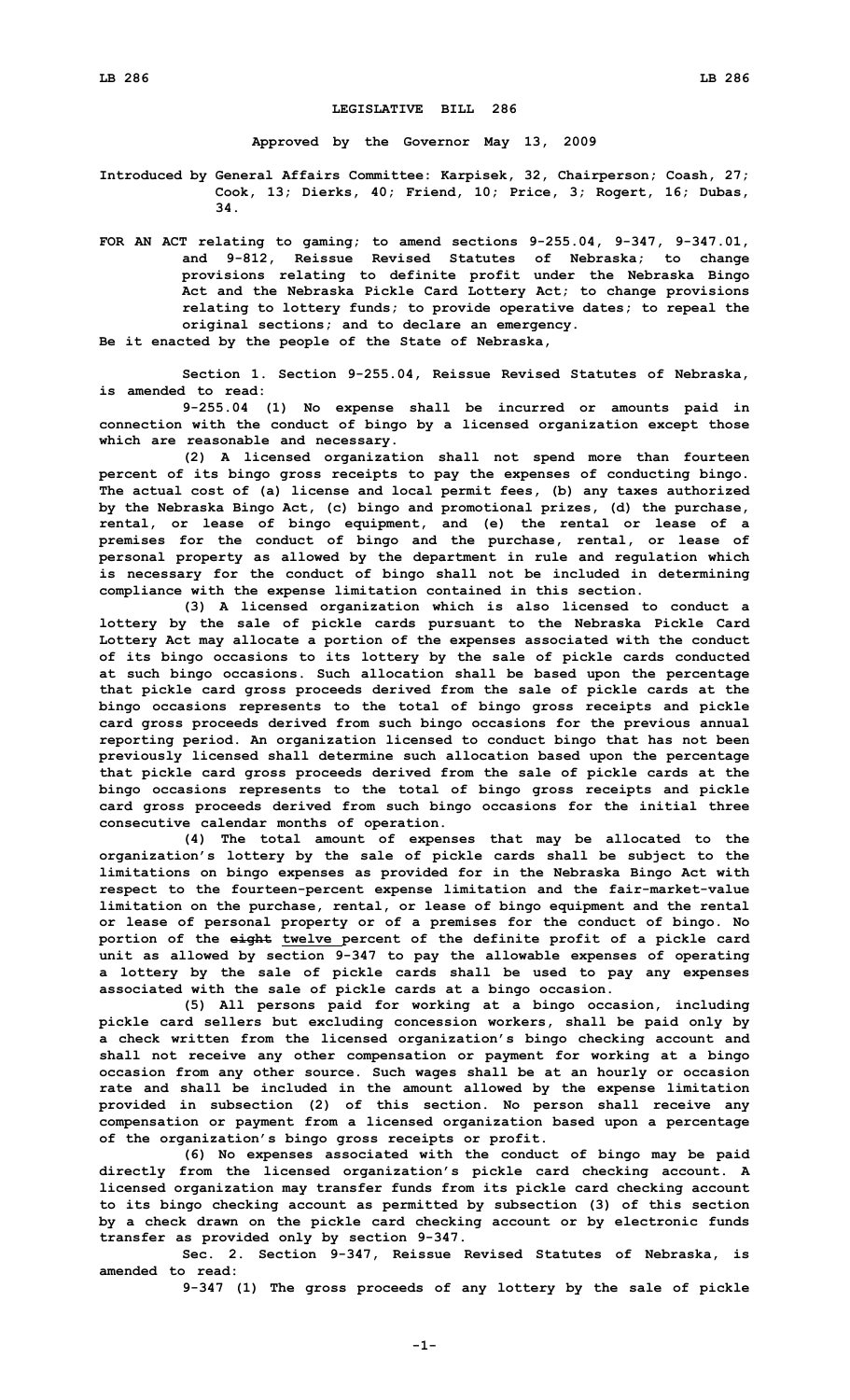**cards shall be used solely for lawful purposes, awarding of prizes, payment of the unit cost, any commission paid to <sup>a</sup> pickle card operator, allowable expenses, and allocations for bingo expenses as provided by subsection (5) of this section.**

**(2) Not less than sixty-five percent or more than eighty percent of the gross proceeds of any lottery by the sale of pickle cards shall be used for the awarding of prizes.**

**(3) Not more than eight twelve percent of the definite profit of <sup>a</sup> pickle card unit shall be used by the licensed organization to pay the allowable expenses of operating <sup>a</sup> lottery by the sale of pickle cards, except that license fees paid to the department to license the organization, each utilization-of-funds member, and any sales agent and pickle card dispensing device registration fees shall not be included in determining the eight-percent twelve-percent limitation on expenses and no portion of such eight twelve percent shall be used to pay any expenses associated with the sale of pickle cards at <sup>a</sup> bingo occasion conducted pursuant to the Nebraska Bingo Act, and of such eight twelve percent not more than four six percent of the definite profit may be used by the licensed organization for the payment of any commission, salary, or fee to <sup>a</sup> sales agent in connection with the marketing, sale, and delivery of <sup>a</sup> pickle card unit. When determining the eight twelve percent of definite profit that is permitted to pay the allowable expenses of operating <sup>a</sup> lottery by the sale of pickle cards, the definite profit from the sale of pickle cards at the organization's bingo occasions shall not be included.**

**(4) Not more than thirty percent of the definite profit of <sup>a</sup> pickle card unit shall be used by <sup>a</sup> licensed organization to pay <sup>a</sup> pickle card operator <sup>a</sup> commission, fee, or salary for selling individual pickle cards as opportunities for participation in <sup>a</sup> lottery by the sale of pickle cards on behalf of the licensed organization.**

**(5) An organization licensed to conduct bingo pursuant to the Nebraska Bingo Act may allocate <sup>a</sup> portion of the expenses associated with the conduct of its bingo occasions to its lottery by the sale of pickle cards conducted at such bingo occasions. Such allocation shall be based upon the percentage that pickle card gross proceeds derived from the sale of pickle cards at the bingo occasions represents to the total of bingo gross receipts and pickle card gross proceeds derived from such bingo occasions for the previous annual reporting period. An organization licensed to conduct bingo that has not been previously licensed shall determine such allocation based upon the percentage that pickle card gross proceeds derived from the sale of pickle cards at the bingo occasions represents to the total of bingo gross receipts and pickle card gross proceeds derived from such bingo occasions for the initial three consecutive calendar months of operation. The total amount of expenses that may be allocated to the organization's lottery by the sale of pickle cards shall be subject to the limitations on bingo expenses as provided for in the Nebraska Bingo Act with respect to the fourteen-percent expense limitation and the fair-market-value limitation on the purchase, rental, or lease of bingo equipment and the rental or lease of personal property or of <sup>a</sup> premises for the conduct of bingo. No expenses associated with the conduct of bingo may be paid directly from the pickle card checking account. A licensed organization which needs to allocate <sup>a</sup> portion of the expenses associated with the conduct of its bingo occasions to its lottery by the sale of pickle cards conducted at such bingo occasions to pay bingo expenses as provided by this section shall transfer funds from the pickle card checking account to the bingo checking account by <sup>a</sup> check drawn on the pickle card checking account or by electronic funds transfer.**

**Sec. 3. Section 9-347.01, Reissue Revised Statutes of Nebraska, is amended to read:**

**9-347.01 (1) For each type of pickle card unit marketed in this state, the department shall determine the following: (a) When <sup>a</sup> licensed organization sells pickle cards through pickle card operators, the portion of the definite profit from that pickle card unit which shall go to the licensed organization, such amount to be not less than seventy percent of the definite profit from such pickle card unit; (b) the maximum amount of the definite profit from the sale of <sup>a</sup> pickle card unit that <sup>a</sup> licensed organization may pay <sup>a</sup> pickle card operator as <sup>a</sup> commission, fee, or salary to sell its pickle cards, such amount not to exceed thirty percent of the definite profit from such pickle card unit; (c) the portion of the definite profit from the sale of <sup>a</sup> pickle card unit which may be expended by <sup>a</sup> licensed organization for allowable expenses, such amount not to exceed eight twelve percent of the definite profit from such pickle card unit; and (d) the portion of the definite profit from the sale of <sup>a</sup> pickle card unit which may be utilized by <sup>a</sup> licensed organization for payment of the organization's sales agent, such**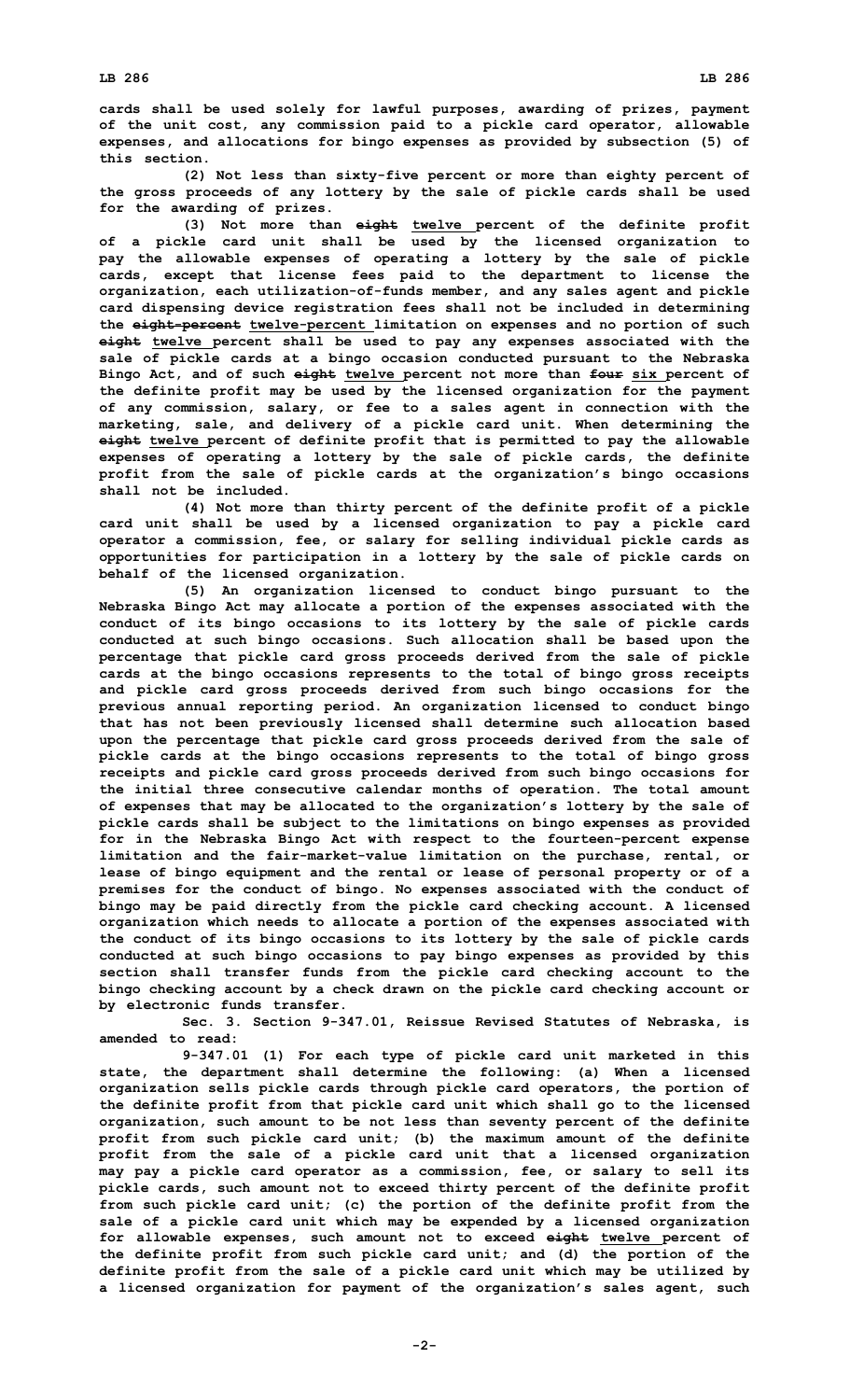**amount to be <sup>a</sup> portion of the allowable expenses and not to exceed four six percent of the definite profit from such pickle card unit.**

**(2) The licensed organization's net profit from the sale of <sup>a</sup> pickle card unit shall be used exclusively for <sup>a</sup> lawful purpose. A licensed organization shall not donate or promise to donate its net profit or any portion of the net profit to <sup>a</sup> recipient outside of its organization as an inducement for or in exchange for (a) <sup>a</sup> payment, gift, or other thing of value from the recipient to any person, organization, or corporation, including, but not limited to, the licensed organization or any of its members, employees, or agents, or (b) <sup>a</sup> pickle card operator's agreement to sell pickle cards on behalf of the licensed organization.**

**Sec. 4. Section 9-812, Reissue Revised Statutes of Nebraska, is amended to read:**

**9-812 (1) All money received from the operation of lottery games conducted pursuant to the State Lottery Act in Nebraska shall be credited to the State Lottery Operation Trust Fund, which fund is hereby created. All payments of the costs of establishing and maintaining the lottery games shall be made from the State Lottery Operation Cash Fund. In accordance with legislative appropriations, money for payments for expenses of the division shall be transferred from the State Lottery Operation Trust Fund to the State Lottery Operation Cash Fund, which fund is hereby created. All money necessary for the payment of lottery prizes shall be transferred from the State Lottery Operation Trust Fund to the State Lottery Prize Trust Fund, which fund is hereby created. The amount used for the payment of lottery prizes shall not be less than forty percent of the dollar amount of the lottery tickets which have been sold.**

**(2)(a) (2) Beginning October 1, 2003, and until July 1, 2009, <sup>a</sup> portion of the dollar amount of the lottery tickets which have been sold on an annualized basis shall be transferred from the State Lottery Operation Trust Fund to the Education Innovation Fund, the Nebraska Scholarship Fund, the Nebraska Environmental Trust Fund, the Nebraska State Fair Board, and the Compulsive Gamblers Assistance Fund. The dollar amount transferred pursuant to this subsection shall equal the greater of (a) the dollar amount transferred to the funds in fiscal year 2002-03 or (b) any amount which constitutes at least twenty-two percent and no more than twenty-five percent of the dollar amount of the lottery tickets which have been sold on an annualized basis. To the extent that funds are available, the Tax Commissioner and director may authorize <sup>a</sup> transfer exceeding twenty-five percent of the dollar amount of the lottery tickets sold on an annualized basis. , except that the dollar amount transferred shall not be less than the dollar amount transferred to the funds in fiscal year 2002-03.**

**(b) On and after July 1, 2009, at least twenty-five percent of the dollar amount of the lottery tickets which have been sold on an annualized basis shall be transferred from the State Lottery Operation Trust Fund to the Education Innovation Fund, the Nebraska Scholarship Fund, the Nebraska Environmental Trust Fund, the Nebraska State Fair Board, and the Compulsive Gamblers Assistance Fund.**

**(3) Of the money available to be transferred to the Education Innovation Fund, the Nebraska Scholarship Fund, the Nebraska Environmental Trust Fund, the Nebraska State Fair Board, and the Compulsive Gamblers Assistance Fund:**

**(a) The first five hundred thousand dollars shall be transferred to the Compulsive Gamblers Assistance Fund to be used as provided in section 71-817;**

**(b) Nineteen and three-fourths percent of the money remaining after the payment of prizes and operating expenses and the initial transfer to the Compulsive Gamblers Assistance Fund shall be transferred to the Education Innovation Fund;**

**(c) Twenty-four and three-fourths percent of the money remaining after the payment of prizes and operating expenses and the initial transfer to the Compulsive Gamblers Assistance Fund shall be transferred to the Nebraska Scholarship Fund;**

**(d) Forty-four and one-half percent of the money remaining after the payment of prizes and operating expenses and the initial transfer to the Compulsive Gamblers Assistance Fund shall be transferred to the Nebraska Environmental Trust Fund to be used as provided in the Nebraska Environmental Trust Act;**

**(e) Ten percent of the money remaining after the payment of prizes and operating expenses and the initial transfer to the Compulsive Gamblers Assistance Fund shall be transferred to the Nebraska State Fair Board if the most populous city within the county in which the fair is located provides matching funds equivalent to ten percent of the funds available for transfer.**